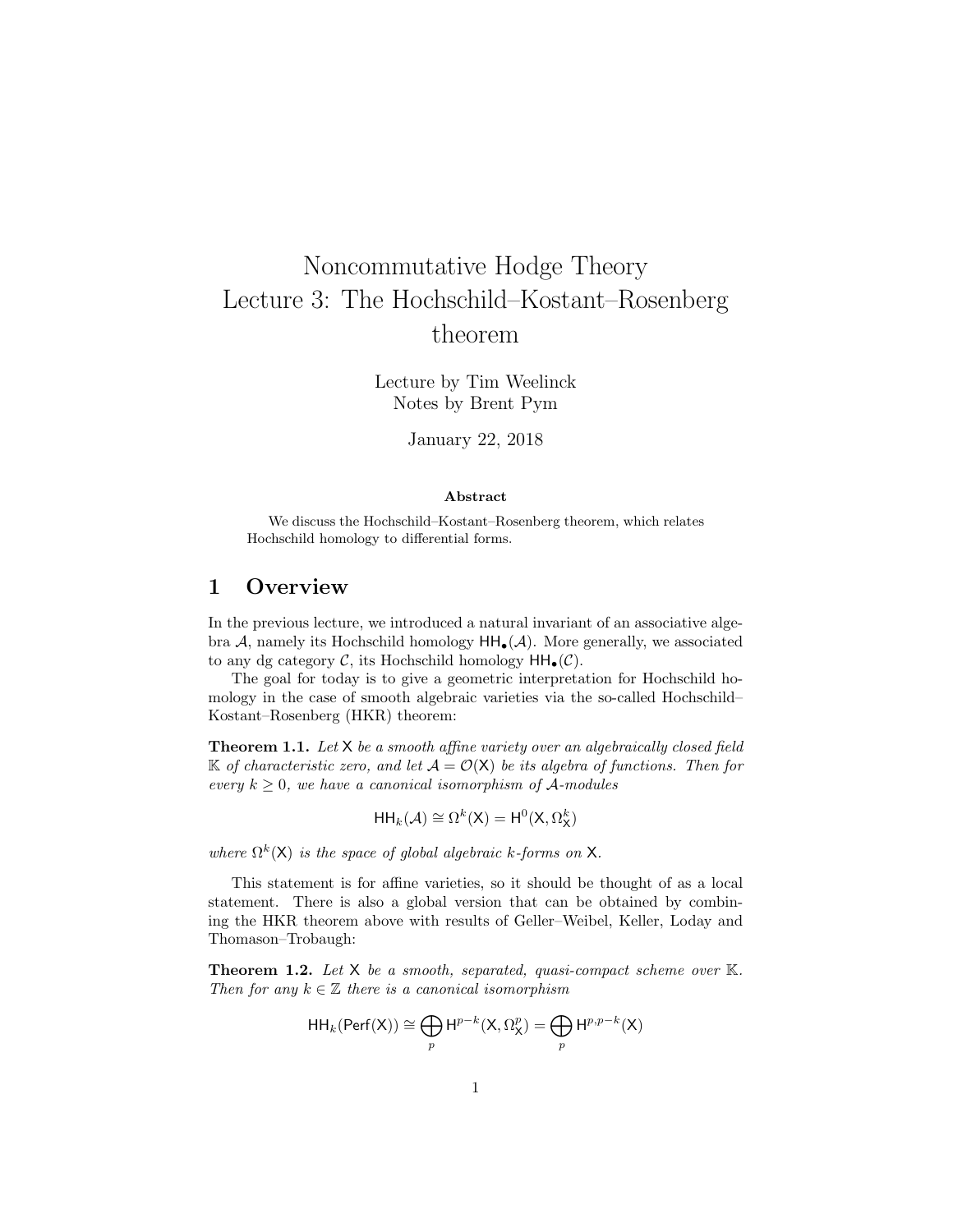Here  $\text{Perf}(X)$  is the dg category of perfect complexes on X (complexes of quasi-coherent sheaves that are locally isomorphic to a bounded complex of finite-rank vector bundles). Notice that the Hochschild homology has only a single grading, whereas the groups  $H^{\bullet,\bullet}(X)$  have a bigrading. Indeed Hochschild homology corresponds precisely to the columns of the Hodge diamond:

$$
\cdots \quad HH_2(X) \qquad HH_1(X) \qquad HH_0(X) \qquad HH_{-1}(X) \quad HH_{-2}(X) \quad \cdots
$$



Our aim in this lecture is to give some of the ideas that go into the proof of this fact.

# 2 HKR for affine varieties

#### 2.1 Hochschild homology for the algebra of functions

We first consider the local case of an affine variety  $X = Spec(A)$ , where A is a commutative algebra over K. We recall the following

Definition 2.1. The module of Kähler differentials  $\Omega^1_{\mathcal{A}}$  is the A-module characterized by the existence of a natural isomorphism

$$
\text{Hom}_{\mathcal{A}}(\Omega^{1}_{\mathcal{A}},\mathcal{M})\cong \mathcal{D}er_{\mathcal{A}}(\mathcal{M})
$$

for all A-modles M. Here  $Der_{\mathcal{A}}(\mathcal{M})$  is the space of derivations from A to M.

The Kähler differentials also have more concrete realizations. For instance, let  $\mu : A \otimes A \rightarrow A$  be the multiplication map, and let  $\mathcal{I} = \ker \mu$ . Then  $\Omega_{\mathcal{A}}^1 \cong \mathcal{I}/\mathcal{I}^2$ . Alternatively, we have a generators-and-relations presentation of  $\Omega_{\mathcal{A}}^1$ : it is the A-module generated by the formal symbols a db for  $a, b \in \mathcal{A}$ , modulo the relations

$$
d(a + b) = da + db \t d(ab) = adb + bda \t d\lambda = 0
$$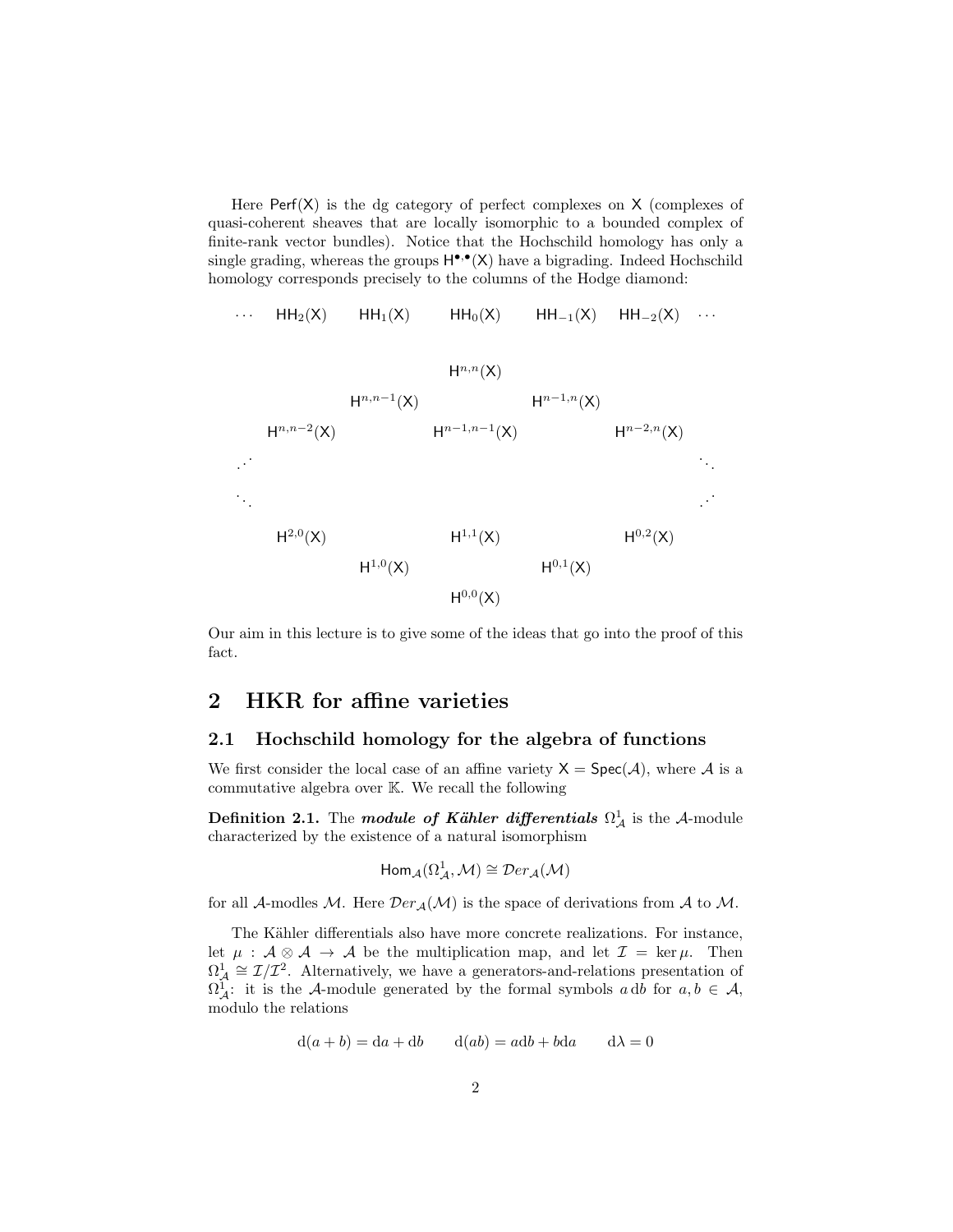for all  $a, b \in \mathcal{A}$  and  $\lambda \in \mathbb{K}$ .

We claim that there is yet another description, namely  $\Omega^1_{\mathcal{A}} = HH_1(\mathcal{A})$ . To see this, consider the relevant part of the Hochschild complex:

$$
A \otimes A \otimes A \xrightarrow{b} A \otimes A \xrightarrow{b} A
$$
  

$$
f \otimes g \xrightarrow{b} fg \otimes h \xrightarrow{f} g \otimes h - f \otimes gh + hf \otimes g
$$
  

$$
f \otimes g \otimes h \xrightarrow{f} fg \otimes h - f \otimes gh + hf \otimes g
$$

Since A is commutative, we see that every element in  $\mathcal{A} \otimes \mathcal{A}$  is a cocycle, whereas the coboundaries can be written in the form

$$
b(f \otimes g \otimes h) = (f \otimes 1) \cdot (g \otimes h + h \otimes g - 1 \otimes gh)
$$

From here, it follows easily that the map

<span id="page-2-1"></span>
$$
\mathcal{A} \otimes \mathcal{A} \longrightarrow \Omega_{\mathcal{A}}^{1}
$$

$$
f \otimes g \longmapsto f \, dg
$$

descends to an isomorphism  $HH_1(\mathcal{A}) \cong \Omega^1_{\mathcal{A}}$ .

More generally, we have a canonical map

$$
\Psi : \n\mathbf{C}_k(\mathcal{A}) \rightarrow \Omega_{\mathcal{A}}^k\n\mathbf{C}_k \rightarrow f_0 \, \mathrm{d} f_1 \wedge \cdots \wedge \mathrm{d} f_k \tag{1}
$$

that completely describes the Hochschild homology in the case of a smooth affine variety:

<span id="page-2-0"></span>**Theorem 2.2** (Hochschild–Kostant–Rosenberg [\[1\]](#page-5-0)). Suppose that  $A$  is a commutative algebra such that  $X = Spec(A)$  is smooth. Then  $\Psi$  induces an isomorphism

$$
\mathsf{HH}_k(\mathcal{A}) \cong \Omega_{\mathcal{A}}^k
$$

for all  $k \in \mathbb{Z}$ .

Remark 2.3. Notice that in this case,  $HH_{\bullet}(\mathcal{A})$  is an  $\mathcal{A}\text{-algebra}$ . This uses the commutativity of  $A$  in an essential way.  $\Box$ 

Remark 2.4. This result justifies the viewpoint that if  $A$  is any algebra (possibly noncommutative), then we can think of  $HH_{\bullet}(\mathcal{A})$  as the space of differential forms on  $Spec(\mathcal{A})$ . But so far we have not seen an important additional piece of structure: the de Rham differential. This will be covered next week.  $\Box$ 

Let us recall that if  $A$  is a commutative algebra, then the smoothness of the scheme  $X = Spec(A)$  corresponds to an algebraic condition on A:

**Definition 2.5.** An algebra  $A$  is **smooth** if any of the following equivalent conditions hold:

1. The Hochschild homology is bounded, i.e.  $HH_k(\mathcal{A}) = 0$  for  $k \gg 0$ .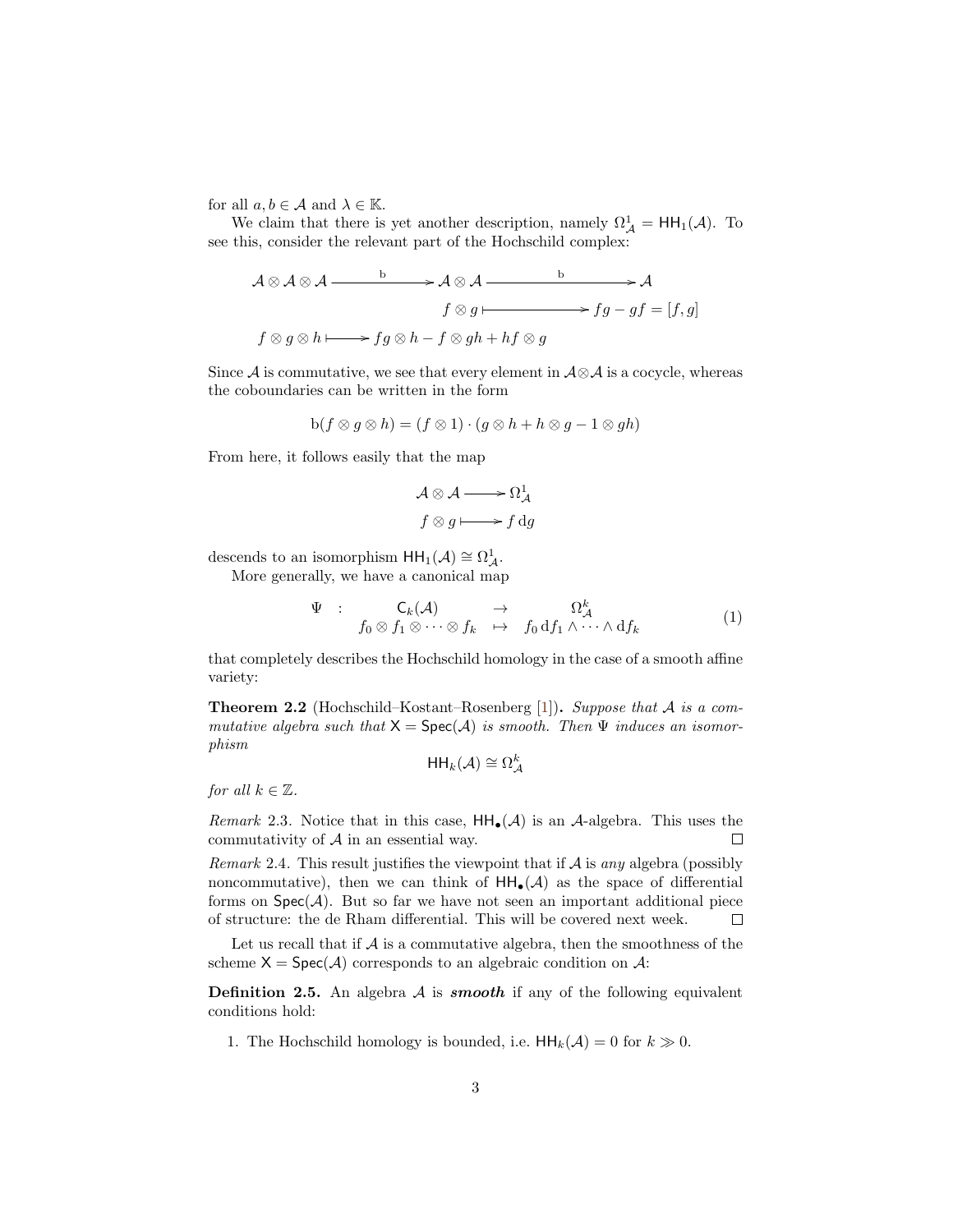- 2. The module of Kähler forms  $\Omega^1_{\mathcal{A}}$  is projective, i.e. the cotangent sheaf of  $X = Spec(A)$  is a vector bundle.
- 3. For any maximal ideal  $\mathfrak{m} \subset \mathcal{A}$ , the kernel  $\mathcal{I}_{\mathfrak{m}} = \ker(\mathcal{A}_{\mathfrak{m}} \otimes \mathcal{A}_{m} \to \mathcal{A}_{\mathfrak{m}})$  is generated by a regular sequence, where  $\mathcal{A}_{m}$  denotes the localization of  $\mathcal{A}$ at m.

Note that the first condition is clearly necessary if we want to have an isomorphism between  $HH_{\bullet}(\mathcal{A})$  and differential forms; the HKR theorem implies that it is also sufficient.

Sketch of the proof of [Theorem 2.2.](#page-2-0) The induced map  $\Psi$  :  $HH_{\bullet}(A) \to \Omega_{A}^{\bullet}$  is a map of A-modules. Hence it gives an isomorphism if and only if its localization  $\Psi_{\mathfrak{m}}: \mathsf{HH}_{\bullet}(\mathcal{A})_{\mathfrak{m}} \to (\Omega^{\bullet}_{\mathcal{A}})_{\mathfrak{m}}$  at every maximal ideal  $\mathfrak{m} \subset \mathcal{A}$  is an isomorphism.

But we claim there is a canonical isomorphism

$$
\mathsf{HH}_{\bullet}(\mathcal{A})_{\mathfrak{m}}=(\mathsf{Tor}^{\mathcal{A}^e}_{\bullet}(\mathcal{A},\mathcal{A}))_{\mathfrak{m}}\cong \mathsf{Tor}^{(\mathcal{A}_{\mathfrak{m}})^e}_{\bullet}(\mathcal{A}_{\mathfrak{m}},\mathcal{A}_{\mathfrak{m}})=\mathsf{HH}_{\bullet}(\mathcal{A}_{\mathfrak{m}})
$$

In brief, the reason is that  $(\mathcal{A} \otimes_{\mathcal{A}^e} \mathcal{A})_{\mathfrak{m}} \cong \mathcal{A}_{\mathfrak{m}} \otimes_{\mathcal{A}_{\mathfrak{m}}^e} \mathcal{A}_{\mathfrak{m}}$  and localization is exact; hence it commutes with derived functors.

In this way, we reduce the problem to the case of a local smooth K-algebra  $\mathcal{A}_{m}$ . Then since  $m$  is generated by a regular sequence, we can compute the Hochschild homology using the corresponding Koszul complex as we did for the polynomial ring in the previous lecture. This gives the desired result.  $\Box$ 

#### 2.2 Categorical version

Note that if  $\mathcal A$  is an algebra, then instead of computing the Hochschild homology of  $A$ , we could compute the Hochschild homology of the category  $\text{Perf}(A)$  of perfect A-modules. A priori these seem like different constructions, but it turns out that they give the same answer.

Indeed, recall that we can view  $\mathcal A$  as a category with one object  $*$  whose endomorphism algebra is A. Then we have a canonical functor

$$
\mathcal{A} \to \mathsf{Perf}(\mathcal{A})
$$

$$
\{*\} \mapsto \mathcal{A}
$$

where on the right we view  $A$  as a complex of  $A$ -modules concentrated in degree zero.

Note that the category  $\text{Perf}(\mathcal{A})$  has many more objects than just  $\mathcal{A}$ , but in a sense they are all generated by  $\mathcal{A}$ ; a perfect complex is, roughly speaking, one that is built out of free modules of finite rank. As a result, their Hochschild homologies are the same:

<span id="page-3-0"></span>**Theorem 2.6** (Keller [\[3\]](#page-5-1)). The functor  $A \rightarrow$  Perf(A) induces an isomorphism

$$
\mathsf{HH}_{\bullet}(\mathcal{A}) \cong \mathsf{HH}_{\bullet}(\mathsf{Perf}(\mathcal{A}))
$$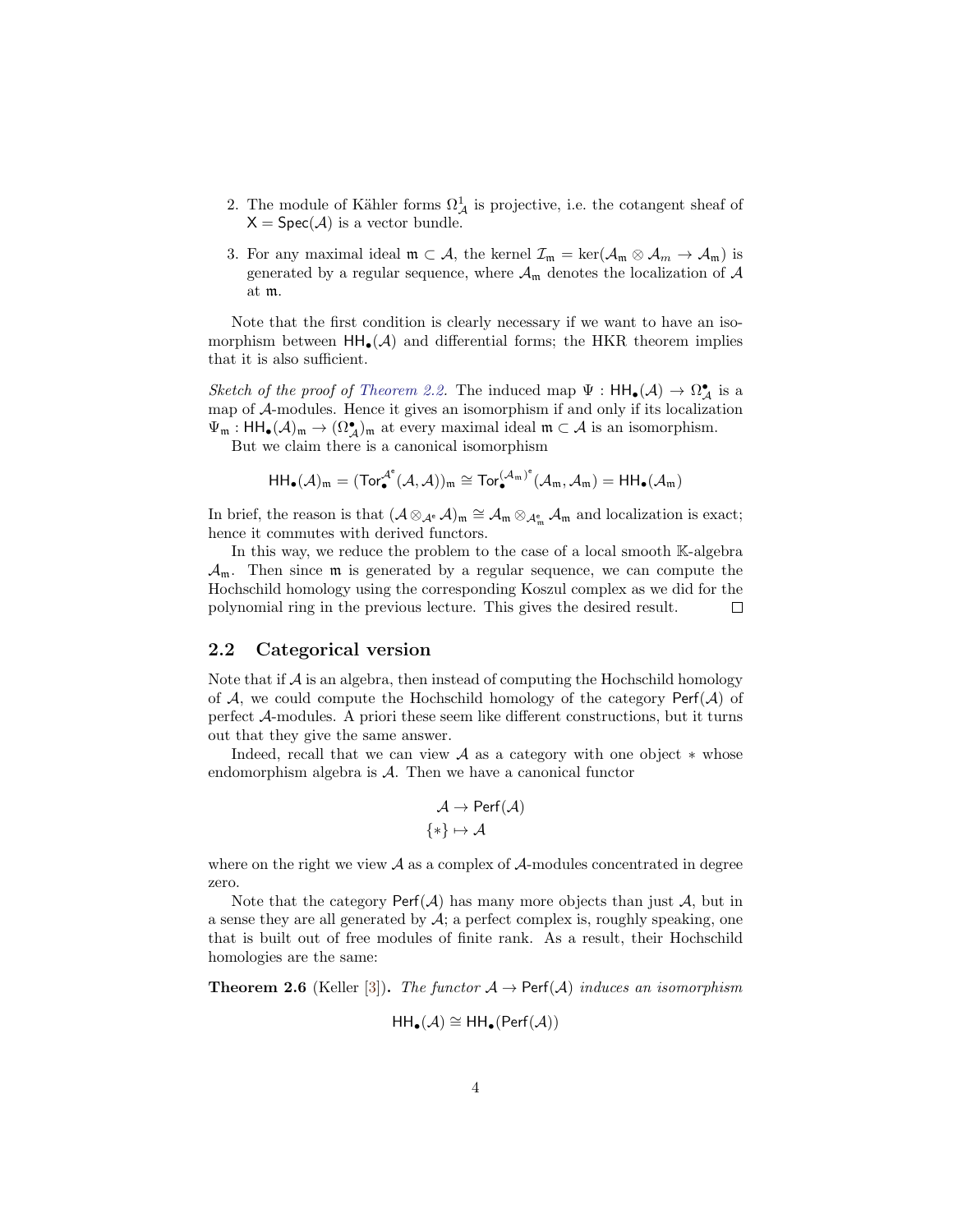Applied to the category of perfect complexes on a smooth affine variety, we obtain the following

**Corollary 2.7.** If  $X$  is a smooth affine variety, then we have canonical isomorphisms

$$
\mathsf{HH}_k(\mathcal{O}(\mathsf{X})) \cong \mathsf{HH}_k(\mathsf{Perf}(\mathsf{X})) \cong \Omega^k(\mathsf{X})
$$

# 3 HKR for non-affine varieties

If X is a variety that is not necessarily affine, then there are a number of approaches one could use to define its Hochschild homology.

For instance, for any open set  $U \subset X$ , we have the algebra  $\mathcal{O}_X(U)$ , and we can form its Hochschild complex  $C_{\bullet}(\mathcal{O}_X(U))$ . This gives a presheaf of complexes on X, and we can form the sheafification, which we denote by  $C_{\bullet}(\mathcal{O}_{\mathsf{X}})$ . Loday [\[4\]](#page-5-2) then defines the Hochschild homology of X to be the hypercohomology of this sheaf of complexes:

$$
\mathsf{HH}_k(\mathsf{X}) := \mathsf{H}^{-k}(\mathsf{X}, \mathsf{C}_{\bullet}(\mathcal{O}_{\mathsf{X}}))
$$

Note that some care is needed here. Firstly,  $HH_{\bullet}(-)$  has a homological grading, but when we talk about hypercohomology we use a cohomological grading; as usual, this is done by putting  $C_k(\mathcal{O}_X)$  in cohomological degree  $-k$ . Secondly, and more importantly, we have to be careful defining the hypercohomology, since the complex of sheaves  $C_{\bullet}(\mathcal{O}_X)$  is not bounded below. However, once things are correctly defined, this definition is consistent with the previous definition for affine varieties:

<span id="page-4-0"></span>**Theorem 3.1** (Geller–Weibel [\[6,](#page-6-0) Section 4]). Let  $X$  be an affine scheme. Then Loday's sheaf-theoretic definition of Hochschild homology agrees with the usual Hochschild homology of the coordinate ring:

$$
H^{\bullet}(X,C_{\bullet}(\mathcal{O}_X))\cong HH_{\bullet}(\mathcal{O}(X))
$$

In other words, Hochschild homology satisfies descent with respect to Zariski covers.

Evidently, the HKR map [\(1\)](#page-2-1) can be sheafified to give a morphism of complexes

$$
C_{\bullet}(X,\mathcal{O}_X) \to \left(\; \cdots \longrightarrow \Omega_X^2 \stackrel{0}{\longrightarrow} \Omega_X^1 \stackrel{0}{\longrightarrow} \mathcal{O}_X \;\right)
$$

and if X is smooth, the HKR theorem implies that this is a quasi-isomorphism of complexes of sheaves. Since the differential on the right hand side is trivial, the hypercohomology reduces to the ordinary cohomology, and keeping track of the degrees, we immediately obtain the following result

**Proposition 3.2.** If  $X$  is a smooth variety and we use Loday's sheaf-theoretic definition of Hochschild homology, then we have the global Hochschild–Kostant– Rosenberg isomorphism

$$
\mathsf{HH}_k(\mathsf{X}) \cong \bigoplus_p \mathsf{H}^{p-k}(\mathsf{X}, \Omega_{\mathsf{X}}^p) = \bigoplus_p \mathsf{H}^{p, p-k}(\mathsf{X})
$$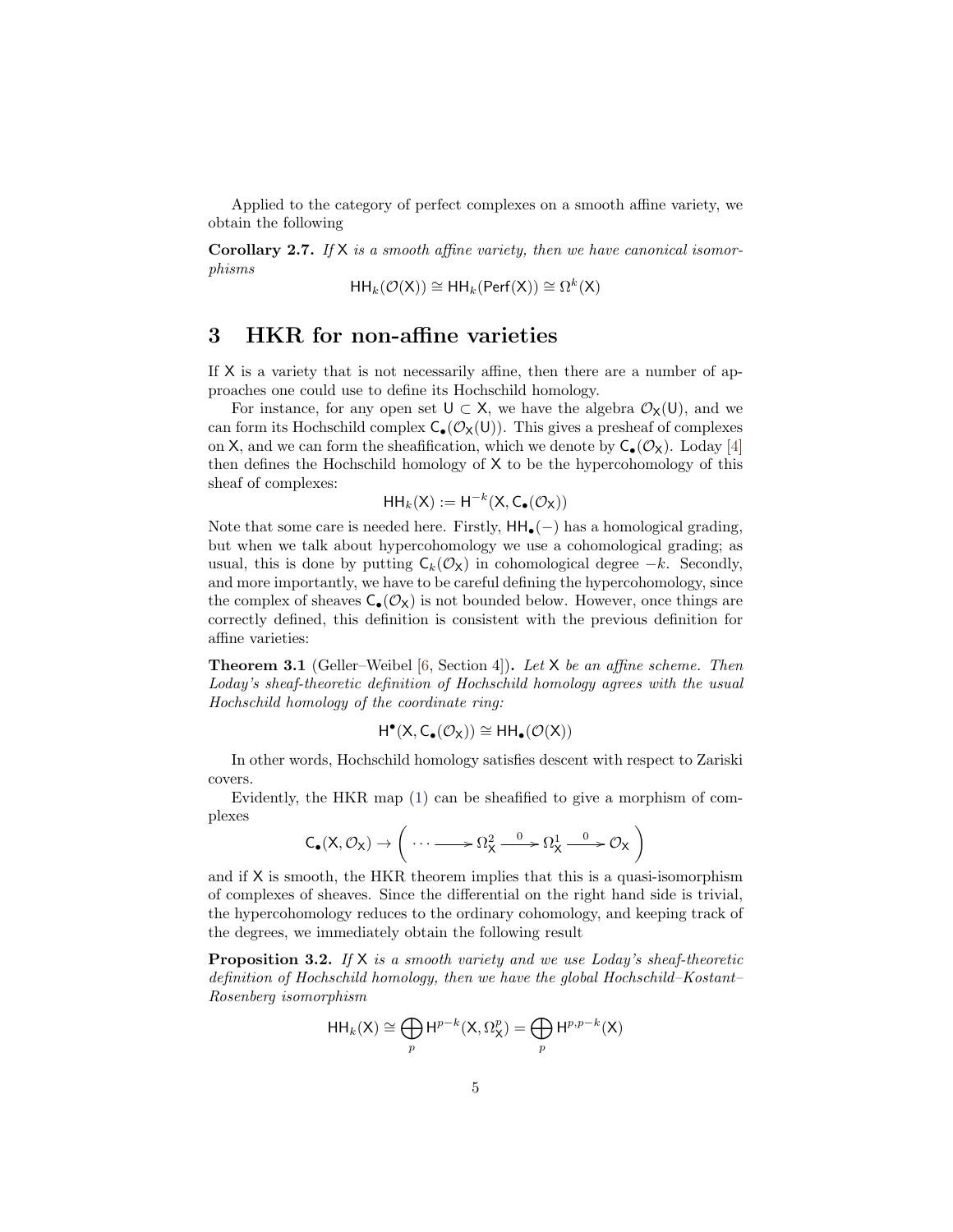A second approach to defining the Hochschild homology of a non-affine variety X is to recall that X is determined by its category of sheaves. Thus, for instance, we could consider the Hochschild homology of the dg category  $\text{Perf}(X)$ of perfect complexes on X. But this gives the same answer as Loday's sheaftheoretic construction:

**Theorem 3.3** (Keller [\[2,](#page-5-3) Section 5.2]). If  $X$  is a quasi-compact separated scheme, (e.g. if  $X$  is quasi-projective) then there is an isomorphism

$$
HH_\bullet(Perf(X))\cong HH_\bullet(X)
$$

To prove this result, Keller constructs a complex of sheaves  $C_{\bullet}(\text{Perf}(\mathcal{O}_{X}))$  by sheafifying the presheaf  $U \mapsto C_{\bullet}(\text{Perf}(\mathcal{O}_X(U)))$  of categorical Hochschild chain complexes. Using the compatibility between Hochschild homologies of algebras and categories [\(Theorem 2.6\)](#page-3-0) he proves that this complex is equivalent to Loday's:  $C_{\bullet}(\text{Perf}(\mathcal{O}_X)) \cong C_{\bullet}(\mathcal{O}_X)$ . Because  $C_{\bullet}(\text{Perf}(\mathcal{O}_X))$  was constructed by sheafification, there is a natural map

$$
\tau: \mathsf{HH}_{\bullet}(\mathsf{Perf}(X)) \to \mathsf{H}^{\bullet}(X, \mathsf{C}_{\bullet}(\mathsf{Perf}(\mathcal{O}_X))) \cong \mathsf{HH}_{\bullet}(X).
$$

That  $\tau$  is an isomorphism when X is affine is essentially [Theorem 2.6](#page-3-0) and [The](#page-4-0)[orem 3.1.](#page-4-0) But an arbitrary quasi-compact scheme has a finite cover by affines, so to prove that  $\tau$  is an isomorphism for general X, it is enough to control what happens when finitely many affines are glued together. To this end, Keller proves that an analogue of the Meyer–Vietoris sequence holds; this, in turn, uses a theorem of Thomason–Trobaugh [\[5\]](#page-6-1), which explains how categories of sheaves localize on Zariski open sets.

Putting all these results together, we arrive at the categorical version of the HKR theorem: for a smooth quasi-projective variety X, there is a canonical isomorphism

$$
\mathsf{HH}_k(\mathsf{Perf}(\mathsf{X})) \cong \bigoplus_p \mathsf{H}^{p,p-k}(\mathsf{X})
$$

for all  $k \in \mathbb{Z}$ .

### References

- <span id="page-5-0"></span>[1] G. Hochschild, B. Kostant, and A. Rosenberg, Differential forms on regular affine algebras, Trans. Amer. Math. Soc. 102 (1962), 383–408.
- <span id="page-5-3"></span>[2] B. Keller, On the cyclic homology of ringed spaces and schemes, Doc. Math. 3 (1998), 231–259.
- <span id="page-5-1"></span>[3]  $\ldots$ , On the cyclic homology of exact categories, J. Pure Appl. Algebra 136 (1999), no. 1, 1–56.
- <span id="page-5-2"></span>[4] J.-L. Loday, *Cyclic homology*, *a survey*, Geometric and algebraic topology, Banach Center Publ., vol. 18, PWN, Warsaw, 1986, pp. 281–303.